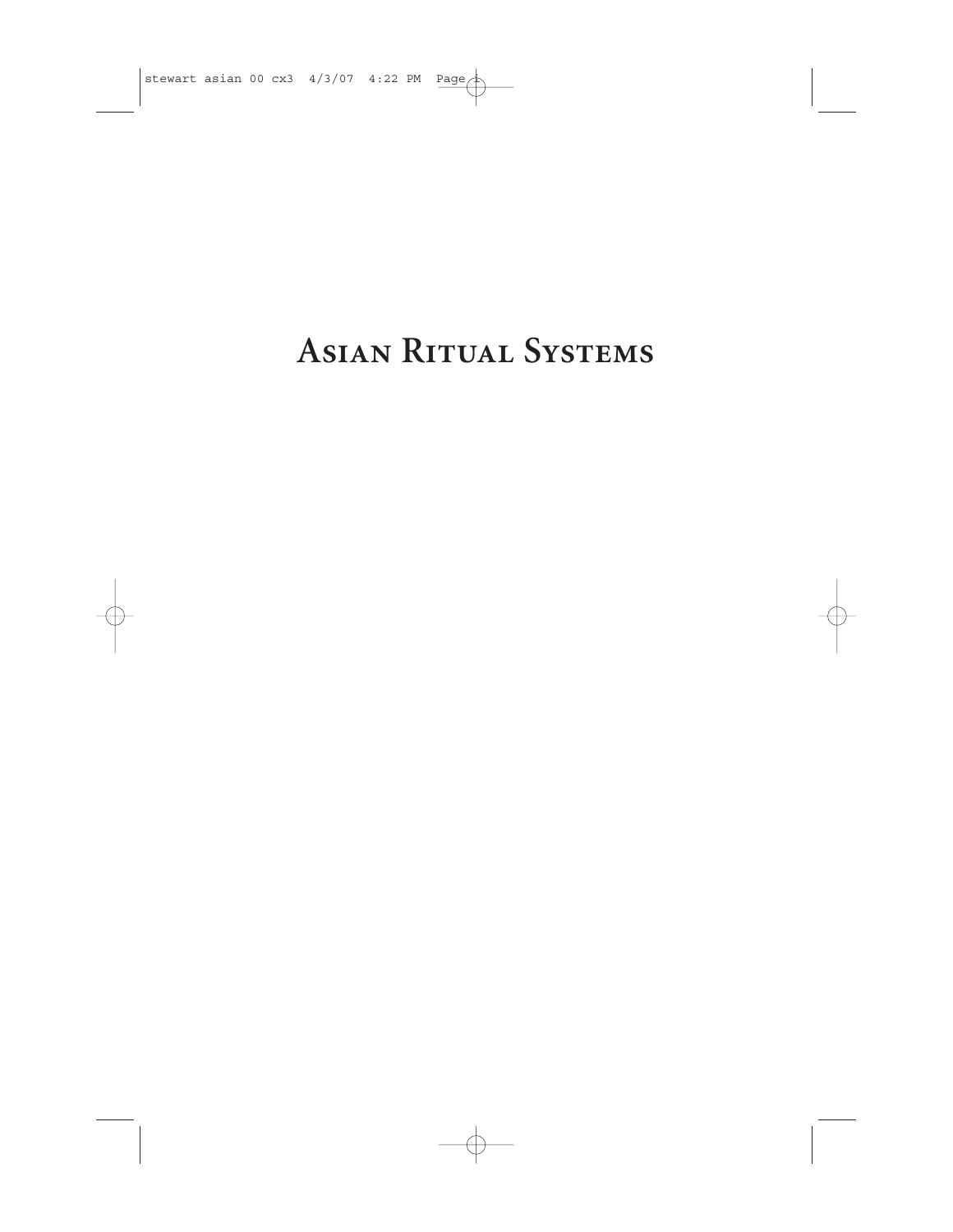*Carolina Academic Press Ritual Studies Monographs*

> Pamela J. Stewart and Andrew Strathern

> > *Series Editors*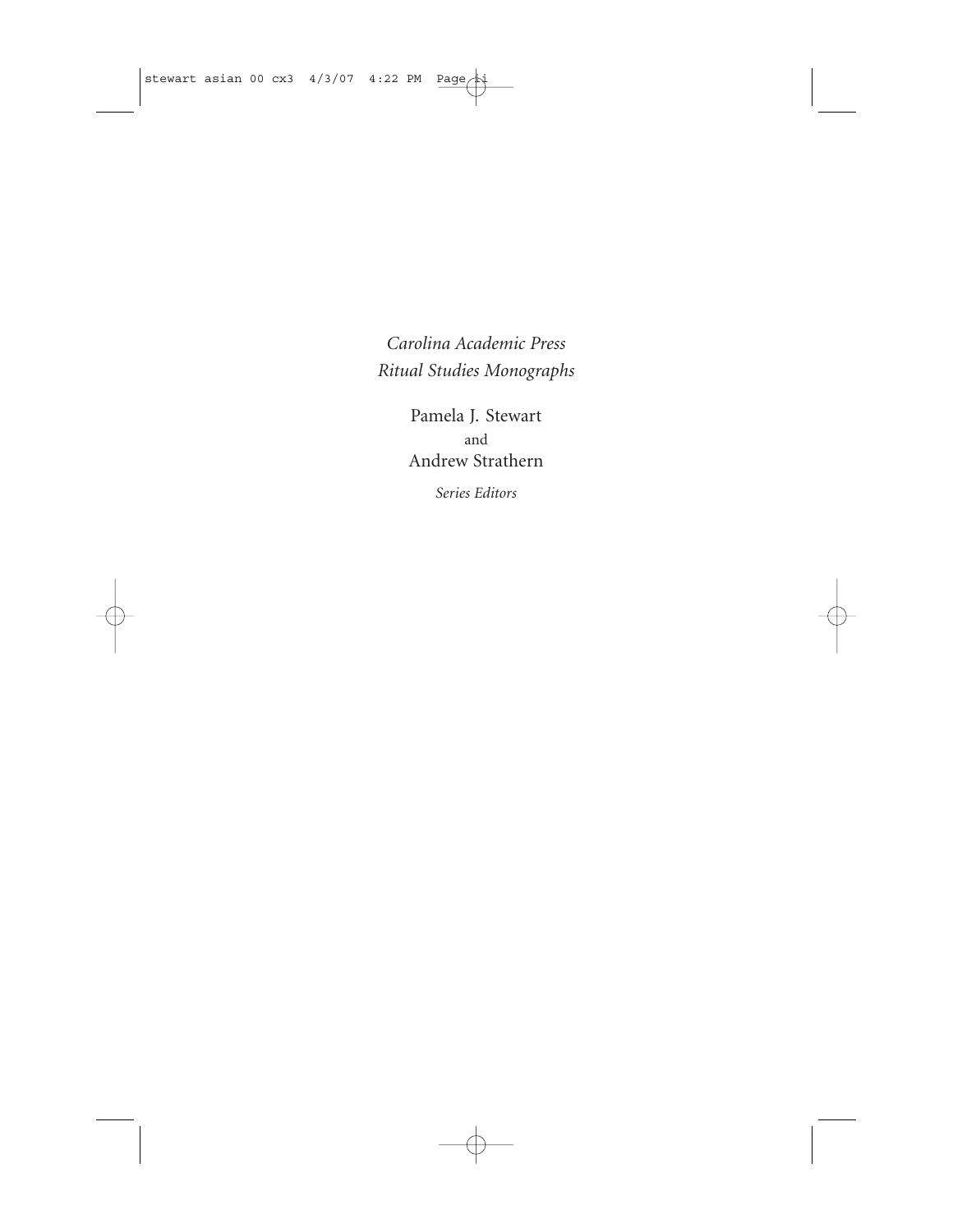## **Asian Ritual Systems**

### **Syncretisms and Ruptures**

*edited by* **Pamela J. Stewart and Andrew Strathern**

Carolina Academic Press

Durham, North Carolina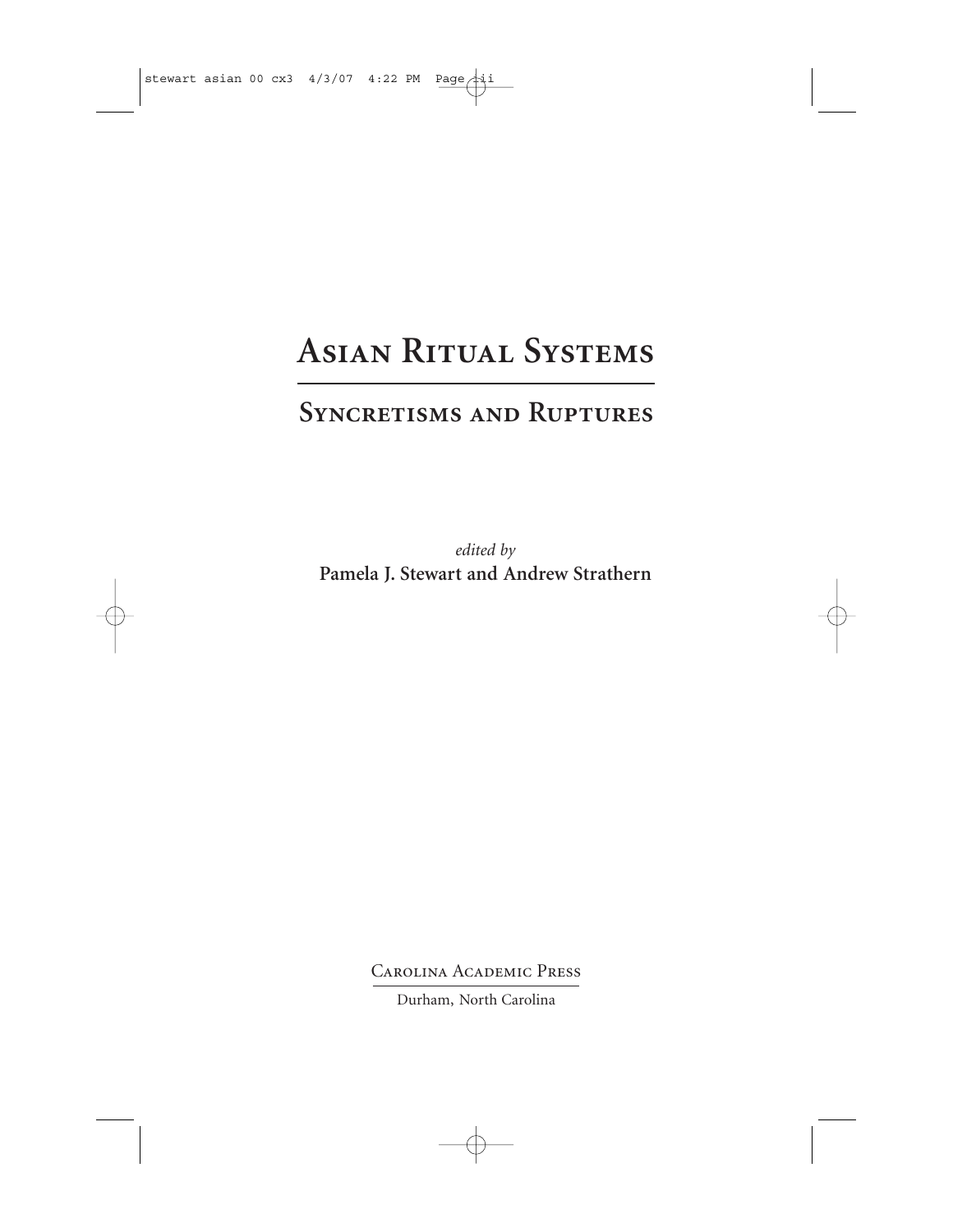#### Copyright © 2007 Pamela J. Stewart and Andrew Strathern All Rights Reserved

#### **Library of Congress Cataloging-in-Publication Data**

Asian ritual systems : syncretisms and ruptures / [edited] by Pamela J. Stewart and Andrew Strathern.

p. cm. ISBN-13: 978-1-59460-157-6 ISBN-10: 1-59460-157-7

1. Rites and ceremonies—Asia. 2. Ritual—Asia. 3. Asia—Social life and customs. 4. Asia—Religion life and customs. I. Stewart, Pamela J. II. Strathern, Andrew. III. Title. IV. Series: Carolina Academic Press ritual studies monographs.

GN625.A85 2005 306.4—dc22

2005012973

Front cover photo: Worshipers and offerings at the shrine of the deity Mazu in Kuantu Temple, Taipei, Taiwan, on the occasion of celebrations for Mazu's birthday (4 May 2002) (Photo: P.J. Stewart / A. Strathern Archive) Back cover photo: View of the Luerhmen Temple in Tainan, Taiwan, upper level and plaza (18 May 2002) (Photo: P.J. Stewart / A. Strathern Archive)

Carolina Academic Press

700 Kent Street Durham, North Carolina 27701 Telephone (919)489-7486 Fax (919)493-5668 www.cap-press.com

Printed in the United States of America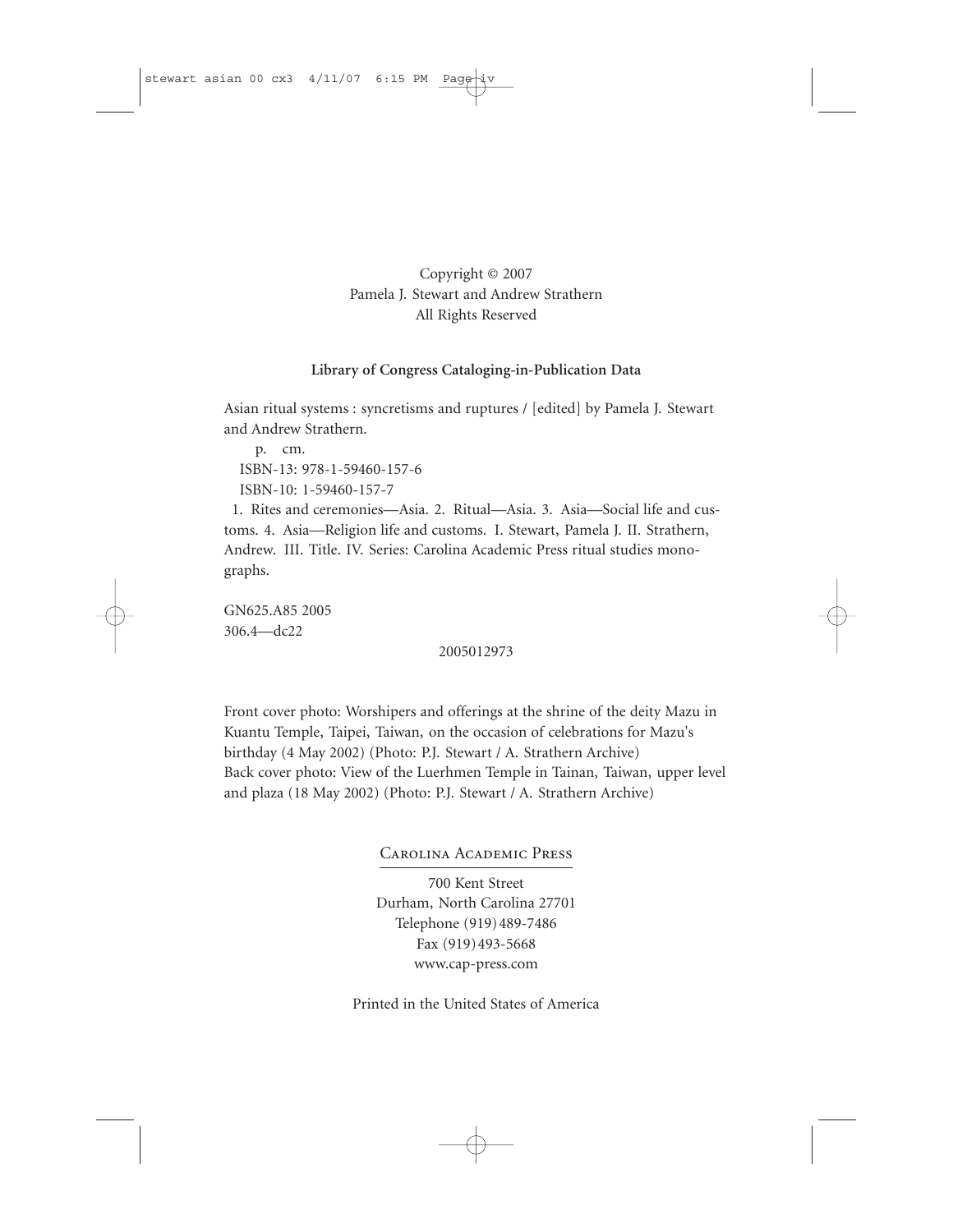*To those who know compassion*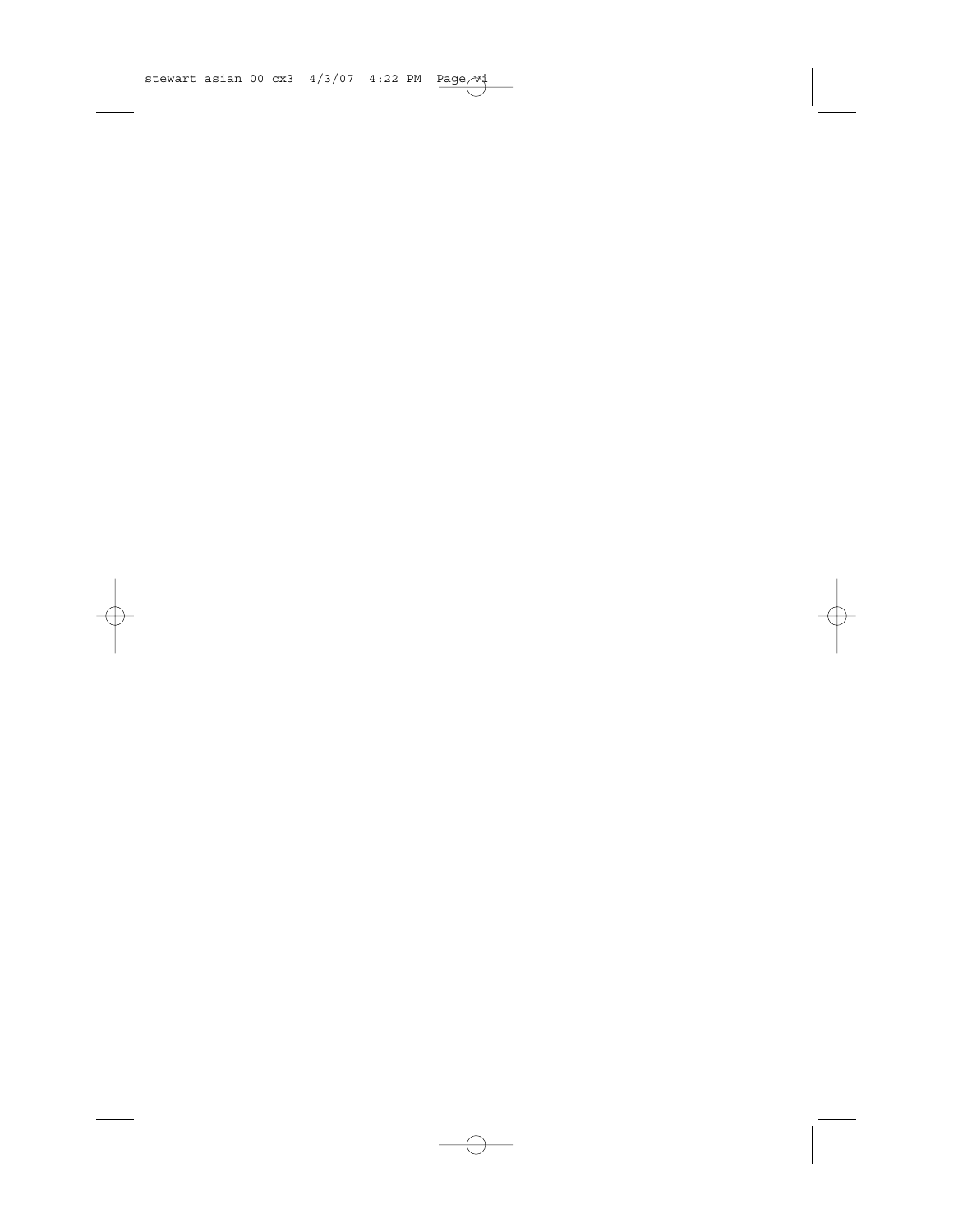## **Contents**

|           | Series Editors' Preface                                                                                                                            | ix  |
|-----------|----------------------------------------------------------------------------------------------------------------------------------------------------|-----|
| Chapter 1 | Introduction: Ritual Practices, 'Cultural Revival'<br>Movements, and Historical Change<br>Pamela J. Stewart and Andrew Strathern                   | 3   |
|           | Chapter 2 Huizong's Ritual and Musical Insignia<br>Joseph S.C. Lam                                                                                 | 35  |
|           | Chapter 3 Magic Tricks, Midnight Grave Outings, and Transforming<br>Trees: Performance and Agency in Taiwanese Religion<br>Marc L. Moskowitz       | 63  |
|           | Chapter 4 God's Villages: Christian Communities in Late-<br>Nineteenth-Century South China<br>Joseph Tse-Hei Lee                                   | 83  |
|           | Chapter 5 The Cultural Negotiation in the Rituals of the 1997<br>Hong Kong Reunion with China<br>Yu Siu Wah                                        | 113 |
|           | Chapter 6 The Unbowed Foreigner: Postural Identities of<br>Buddhists and Christians in China<br>Eric Reinders                                      | 129 |
| Chapter 7 | Festivals and the Recreation of Identity in South China:<br>A Case Study of Processions and Expulsion Rites in<br>Pucheng Zhejiang<br>Paul R. Katz | 153 |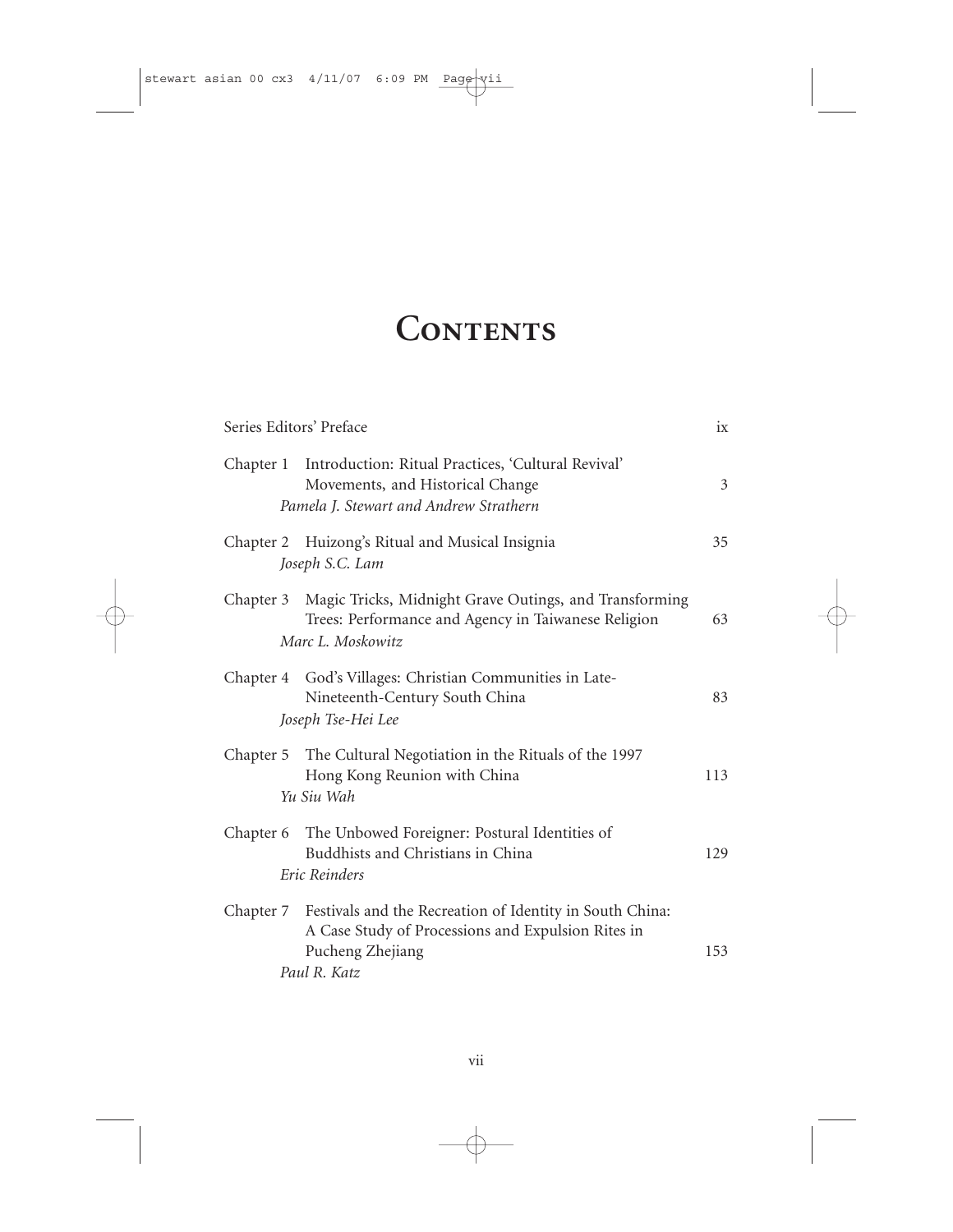| $\cdots$<br>V111 | <b>CONTENTS</b> |
|------------------|-----------------|
|                  |                 |

|                                                                       | Chapter 8 The Virgin and the Chinese State: The Cult of Wang |     |
|-----------------------------------------------------------------------|--------------------------------------------------------------|-----|
|                                                                       | Yulan and the Politics of Local Identity on Jinmen           |     |
|                                                                       | (Quemoy)                                                     | 183 |
|                                                                       | Michael Szonyi                                               |     |
| Chapter 9                                                             | Generals, Pigs, and Immortals: Views and Uses of History     |     |
|                                                                       | in Chinese Morality Books                                    | 209 |
|                                                                       | Philip Clart                                                 |     |
| Chapter 10 A Generation of Power Through Ritual Protection and Trans- |                                                              |     |
|                                                                       | formation of Identity in Indian Tantric Buddhism             | 239 |
|                                                                       | Vesna A. Wallace                                             |     |
| Epilogue:                                                             | Syncretisms, Ruptures, Continuities                          | 263 |
|                                                                       | Andrew Strathern and Pamela J. Stewart                       |     |
| List of Contributors                                                  |                                                              | 283 |
| Index                                                                 |                                                              | 287 |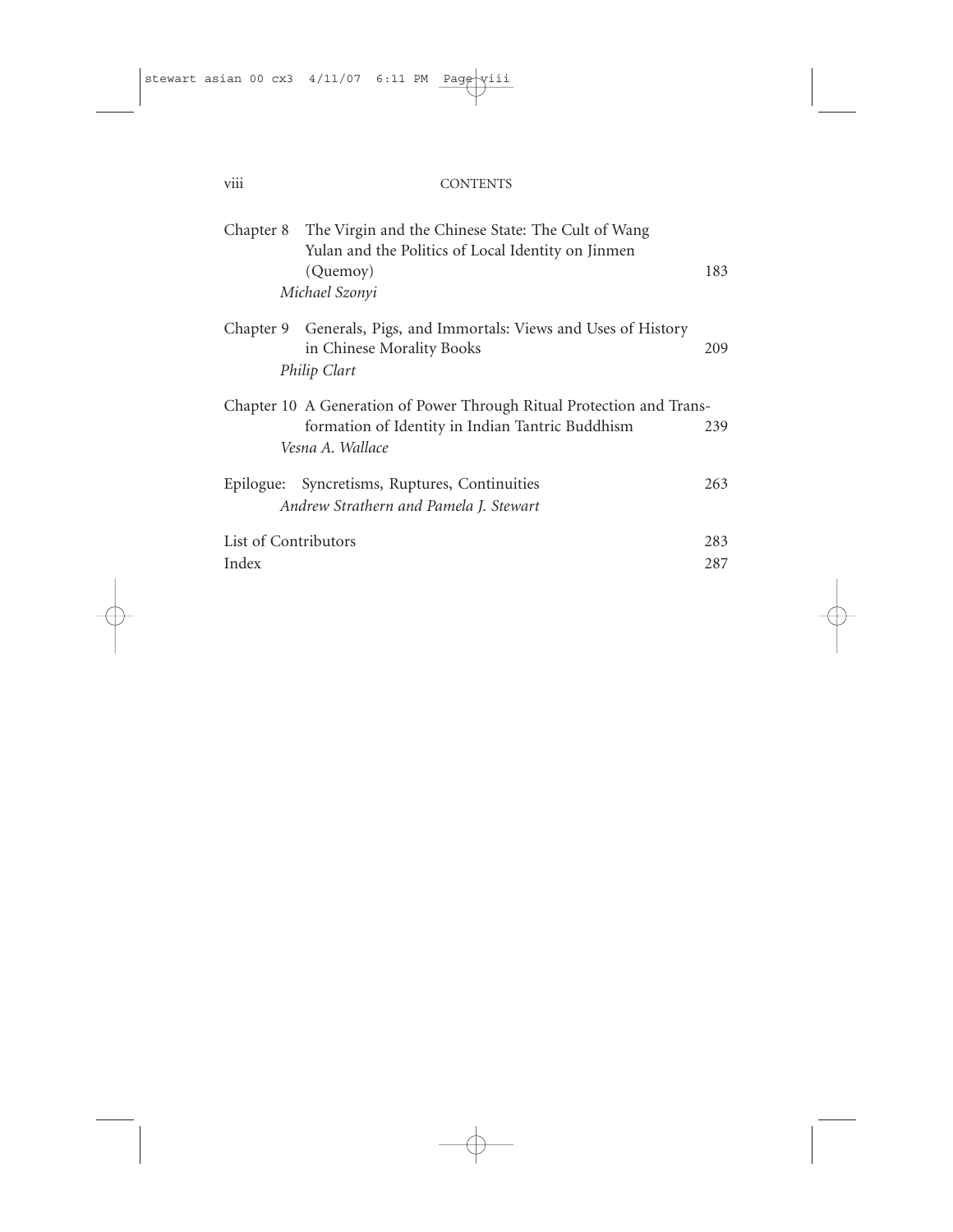### **Series Editors' Preface**

We are delighted that this edited collection of essays is appearing in the Ritual Studies Monograph Series. We want to thank the set of people who contributed essays to this volume. Each of them was invited, by ourselves as editors, to discuss the broad topic of Asian ritual practices, syncretisms and ruptures, continuity and change. They have all done so admirably. The themes in this volume are ones that reflect well the dynamically altering state of ritual practices and their place in social life. All of the authors look at their topics both analytically and historically. Ruptures in history have occurred as a result of changing dynasties and political circumstances. Syncretisms, in a very general sense, occur when creative bricolage is applied to the re-invention or revival of rituals in such altered circumstances. Neither the ruptures nor the syncretisms need be radical or total. On the contrary they may be nuanced and partial. By using these terms in our title we want to draw attention to these nuanced aspects of change, and to the ingenious ways in which challenges to, as well as revivals of, "tradition" may be parsed by the participants. This point applies in a very clear way to the movements for cultural revival among Taiwan's indigenous peoples which we discuss in Chapter 1.

Looking through all of the chapters, readers may discern the working out of related dimensions of change. Joseph Lam documents how the Emperor Huizong ordained new musical forms to mark his reign; these innovations were then ruptured by his demise. Mark Moskowitz shows how a fluid, inventive agency, willing to take in elements from many sources, was at work in the performances of the Taoist master whose activities he observed. Joseph Lee elucidates how Christian religion became enmeshed with local politics in nineteenth century South China. Yu Siu Wah's study indicates the innovations, and subtle subversions, emergent from the 1997 reunification rituals in Hong Kong. Eric Reinders explores how both Buddhists and Christians made ruptures in the expectations of ritual bowing to the Emperors in China. Paul Katz documents the remarkable revival of ritual processions in Pucheng in Zhejiang, China, a resumption of rituals following a period of rupture. Michael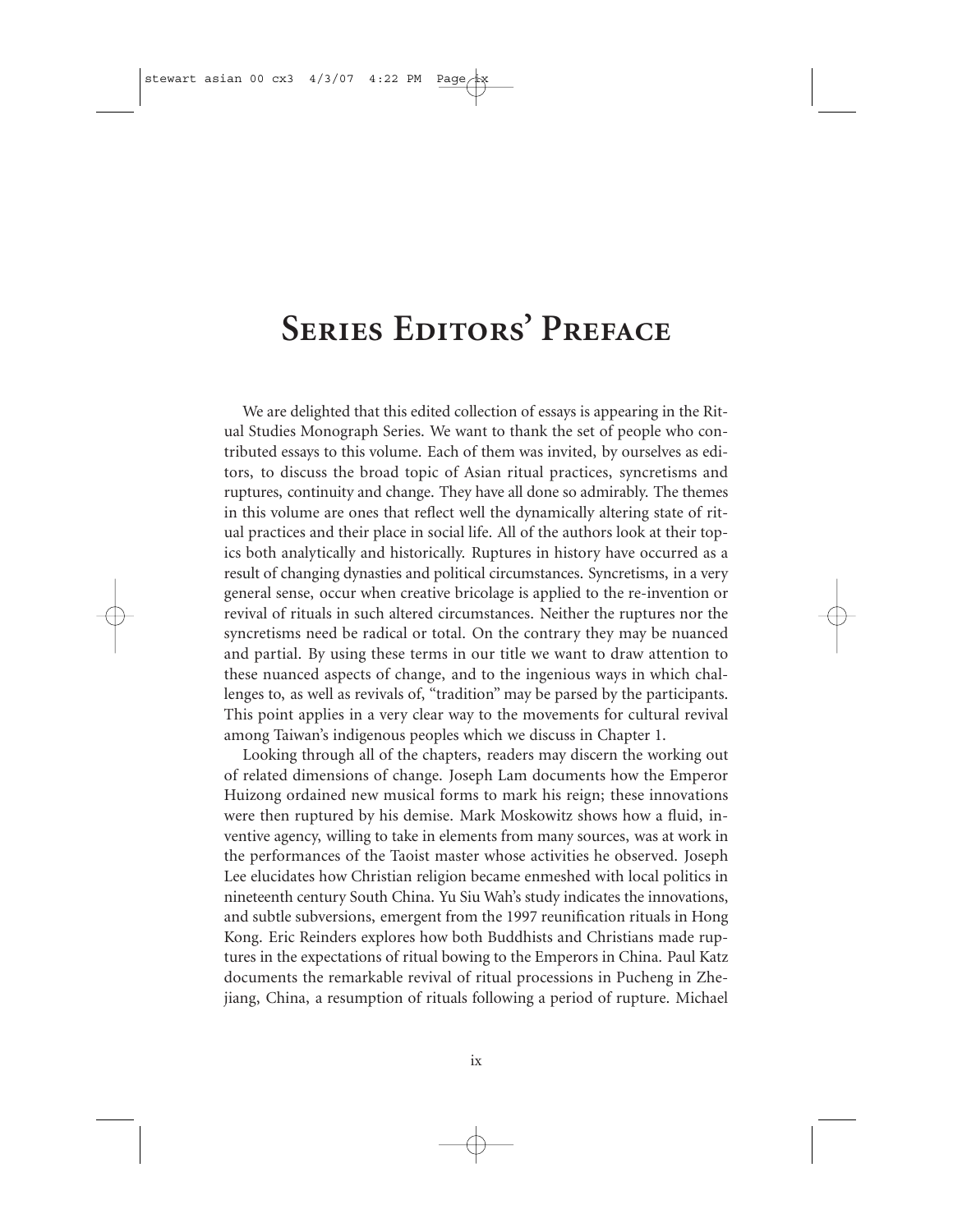Szonyi's essay indicates a striking set of practices that emerged on Jinmen Island as a result of political confrontations with Mainland China: again, a set of ruptures and the creation of rituals both to express and to mediate, to some extent, those ruptures. Philip Clart's case studies exhibit the fluid, "syncretistic" ability to incorporate new themes into spirit writing and Taiwanese morality books. And finally, Vesna Wallace documents marked changes in Tantric Buddhism over time, with alternations of emphasis reflecting changing political contexts. These studies are quite diverse, and we could simply have expressed how they all deal with history and change. Looking at these changes a little more deeply, we suggest they all reflect blends of old and new practices ("syncretisms") and many deal with situations marked by powerful historical changes ("ruptures").

We want to thank the University of Aberdeen's Research Institute of Irish and Scottish Studies (RIISS) where we were provided with affiliations and office space in 2004 to work on this project as well as others; the Institute of Ethnology, (Academia Sinica, Taipei, Taiwan) for affiliations and office space during parts of 2002, 2003, 2004, and 2005; and the Dong-Hwa University (Hualien, Taiwan) and Peking University (Beijing, China) for the opportunity to provide lectures and discuss our current thinking on related topics during periods of time in 2004. We thank those at the *Taiwan Journal of Anthropology* for inviting us to submit the article "Divisions of power: Rituals in Time and Space among the Hagen and Duna Peoples, Papua New Guinea" (Strathern and Stewart, 2003, *Taiwan Journal of Anthropology* 1.1: 51–76) which included some thoughts about Mazu ritual practices (see our Introduction, this volume). Our thinking on Asian ritual practices has benefitted from the discussions that surrounded the following lectures and seminars that we were jointly invited to present over the last five years:

- "Female Spirits: New Guinea and Taiwan" (Stewart and Strathern), at the Institute of Ethnology, Academia Sinica, Taipei, Taiwan (May 27, 2002);
- "Transnational Flows, Agency and Power: The Daoist Goddess Mazu" (Stewart and Strathern), at the Asia Over Lunch Seminar Series, in the Asian Studies Center, University of Pittsburgh, PA, USA (Nov. 13, 2003);
- "Songs, Places, and Pathways of Change" (Strathern and Stewart), at the conference "Dance, Music, and the Study of Culture: The Austronesian Perspective" held at Dong-Hwa University and College of Indigenous Studies, Hualien, Taiwan (Dec. 12th–15th, 2003); and
- "Images of Cultural History and Identity" (Stewart and Strathern), at the Institute of Development of Indigenous People and Institute of Ethnic Re-